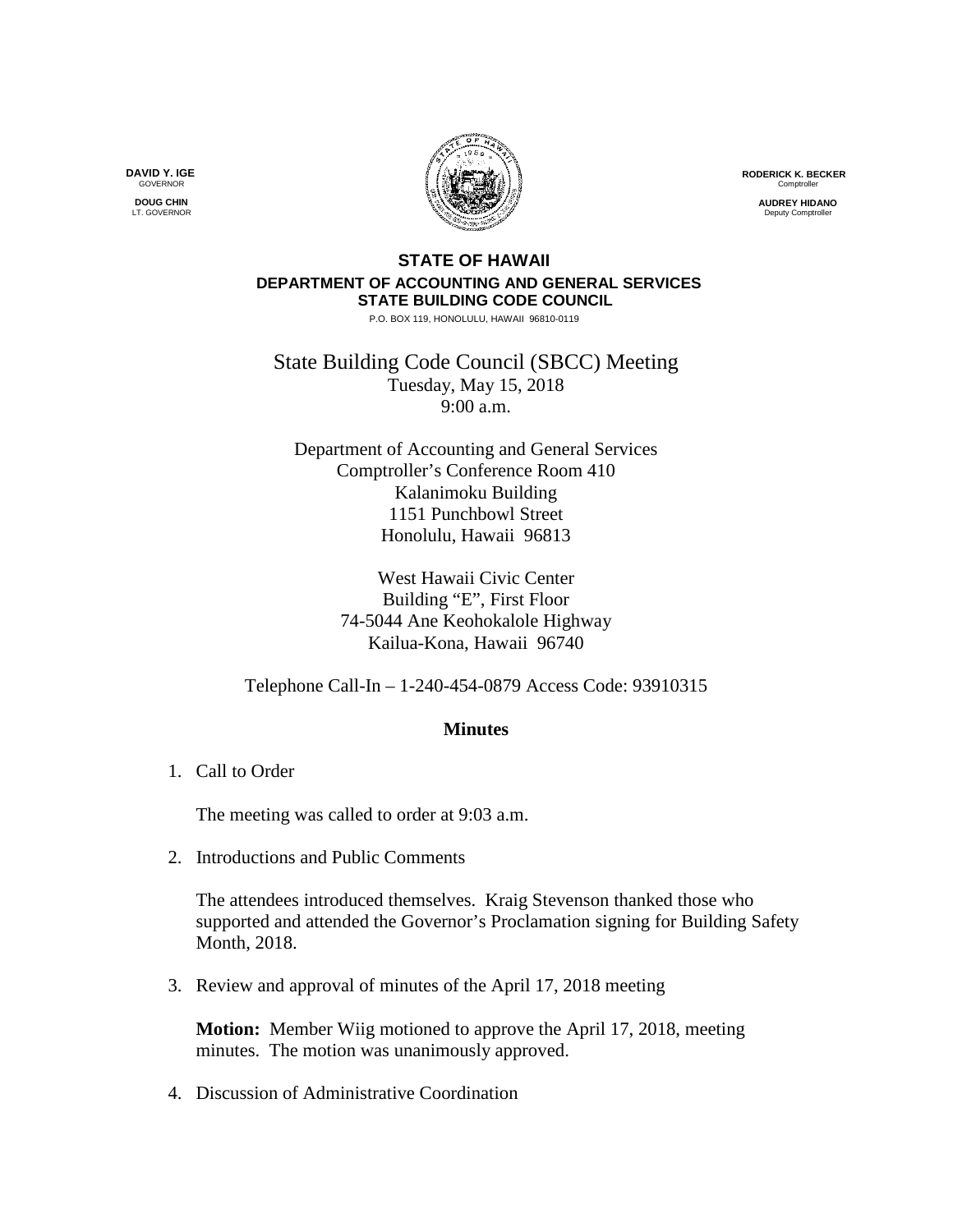State Building Code Council Agenda –May 15, 2018 Page 2 of 4

No update.

5. Discussion of 2018 Legislation

No update.

6. Clarification for Approved Amendment to Group R for Fire Sprinklers

Members discussed the approved amendment from last month's meeting. It was clarified that the amendment would require residential sprinklers in new one- and two-family dwellings for State projects. Members Rogers and Serikaku misunderstood and thought the amendment proposed to delete the requirement. Since the voting for the amendment was not affected, the amendment stands as approved.

- 7. Discussion and Election of SBCC Chair and Vice Chair
	- a. Nominations for Chair were opened and member Wiig was nominated. The nominations were closed.

**Motion:** Member Rogers motioned to approve Howard Wiig as Chair. The motion was unanimously approved.

b**.** Nominations for Vice Chair were opened and member Dillon was nominated. The nominations were closed.

**Motion:** Member Rogers motioned to approve Tyler Dillon as Vice Chair. The motion was unanimously approved.

- 8. Updates from the investigative committees:
	- a. Investigative committee for the structural provisions for the IBC and the IRC

Member Reinhardt received an inquiry regarding hurricane resistant standards for residences. He will forward to Gaur Johnson for a response.

b. Investigative committee for the non-structural provisions of the IBC and the IRC.

Member Reinhardt will communicate with Member Wiig on related energy conservation requirements in the IBC/IRC.

c. Investigative Committee for the International Energy Conservation Code (IECC)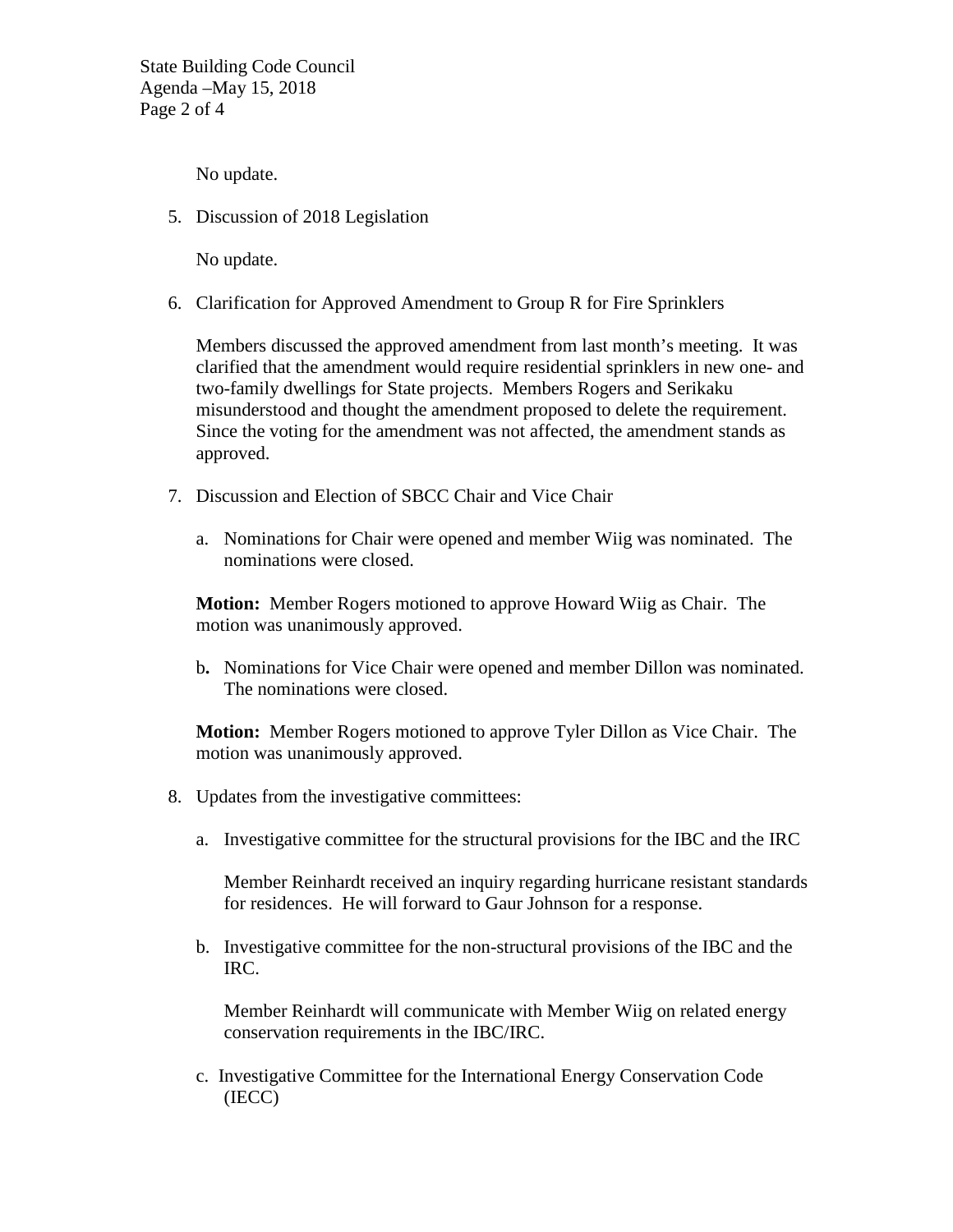State Building Code Council Agenda –May 15, 2018 Page 3 of 4

- 1) Member Wiig passed out a communication on a federal Department of Energy standard on air conditioning energy efficiency, which measures consumption in active, standby, and off modes.
- 2) The State Energy office conducted webinar training as a result of the recent storm related disasters on Kauai and Oahu.
- 3) Member Wiig informed that building plans being submitted to the counties do not provide details of various energy requirements, such as roof insulation and designer certification. He distributed several sample compliance certification documents to the attendees.
- 4) Member Wiig distributed draft county amendments to the IECC 2015 edition. Kauai council passed its first reading to the proposed county amendments to the IECC 2015 edition. Maui is reviewing the amendments and Honolulu and Big Island had no update.
- d. Investigative committee for the Uniform Plumbing Code

No update.

e. Investigative committee for the Green Code

No update.

f. Investigative committee for the Mechanical Code

No update

g. Investigative committee for the State Fire Code

No update

h. Investigative committee for the energy efficiency code coordination

The final meeting will be held on May 31, 2018, at the Bishop Street office.

i. Investigative committee for the State Electrical Code

No update

9. Update on communication and training